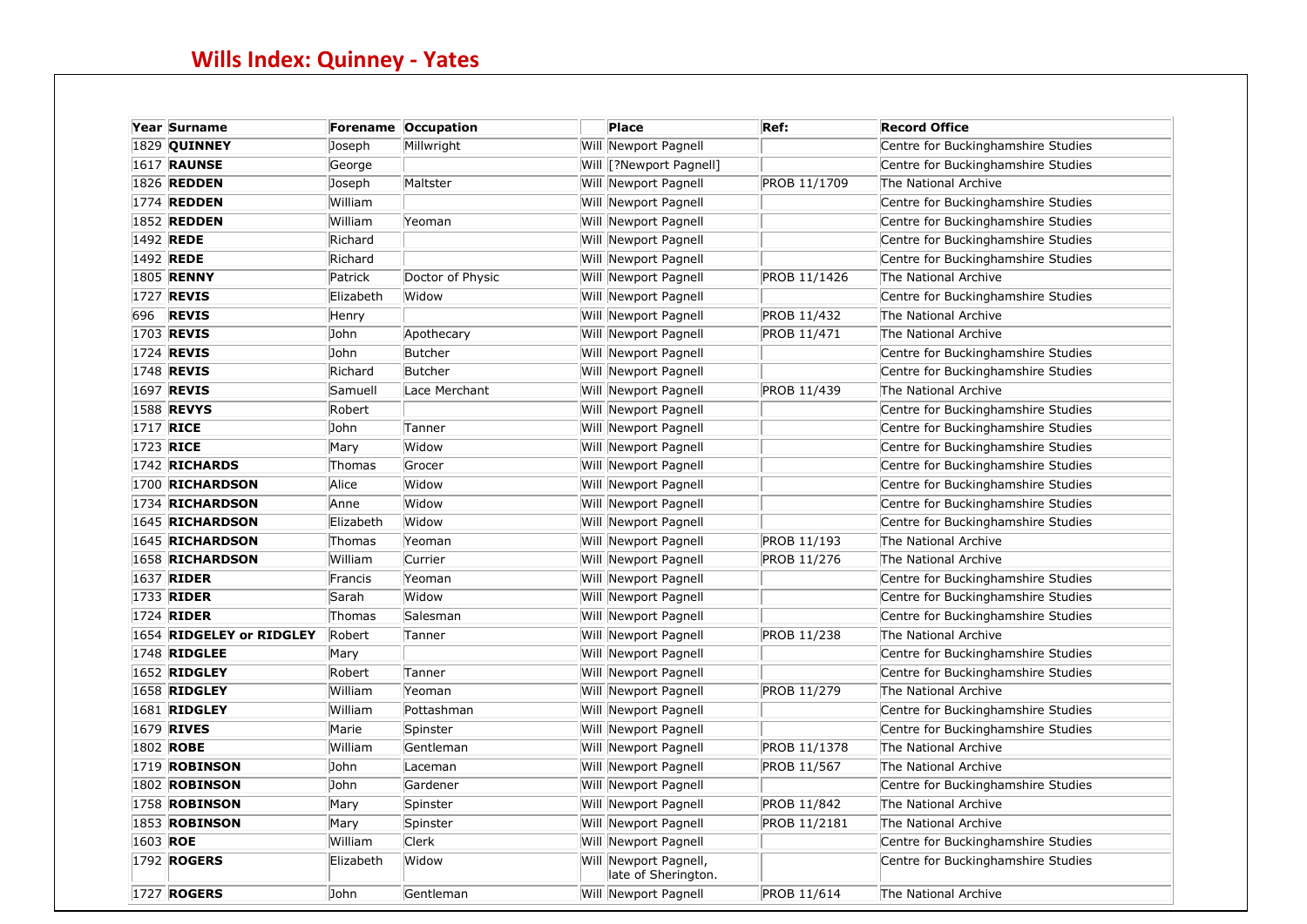| 1856 <b>ROGERS</b>                    | John                   | Common Brewer            | Will | Newport Pagnell          | PROB 11/2242       | The National Archive               |
|---------------------------------------|------------------------|--------------------------|------|--------------------------|--------------------|------------------------------------|
| <b>1803 ROGERS</b>                    | Thomas                 | Surgeon and Apothecary   | Will | Newport Pagnell          | PROB 11/1398       | The National Archive               |
| <b>1813 ROGERS</b>                    | Thomas                 | Innkeeper                | Will | Newport Pagnell          | PROB 11/1543       | The National Archive               |
| <b>1670 ROOKES</b>                    | Alice                  | Widow                    | Will | Newport Pagnell          | PROB 11/333        | The National Archive               |
| <b>1815 ROSE</b>                      | George                 | Watchmaker               | Will | Newport Pagnell          |                    | Centre for Buckinghamshire Studies |
| 1847 <b>ROSE</b>                      | Robert                 | <b>Cabinet Maker</b>     | Will | Newport Pagnell          |                    | Centre for Buckinghamshire Studies |
| 1649 ROTTENBURY                       | William                | Chapman                  | Will | Newport Pagnell          |                    | Centre for Buckinghamshire Studies |
| <b>1712 ROUND</b>                     | Martha                 | Widow                    | Will | Newport Pagnell          | <b>PROB 11/527</b> | The National Archive               |
| <b>1712 ROWLAND</b>                   | Elizabeth              |                          | Will | Newport Pagnell          |                    | Centre for Buckinghamshire Studies |
| <b>1766 RUFFHEAD</b>                  | Mary                   | Widow                    | Will | Newport Pagnell          |                    | Centre for Buckinghamshire Studies |
| <b>1715 RUFFHEAD</b>                  | Thomas                 | Shoemaker                | Will | Newport Pagnell          | <b>PROB 11/546</b> | The National Archive               |
| <b>1852 RUSSELL</b>                   | James                  | Carrier and Innkeeper    | Will | Newport Pagnell          |                    | Centre for Buckinghamshire Studies |
| 1671 <b>RYDER</b>                     | Thomas                 | Yeoman                   | Will | Newport Pagnell          |                    | Centre for Buckinghamshire Studies |
| 1671 <b>RYDER</b>                     | Thomas                 | Yeoman                   | Will | Newport Pagnell          |                    | Centre for Buckinghamshire Studies |
| 1665 SAM                              | Joanna                 | Widow                    | Will | Newport Pagnell          |                    | Centre for Buckinghamshire Studies |
| 1728 <b>SAM</b>                       | John                   | Corn Chandler            | Will | Newport Pagnell          |                    | Centre for Buckinghamshire Studies |
| <b>1521 SAMPSON</b>                   | Thomas                 |                          | Will | Newport Pagnell          |                    | Centre for Buckinghamshire Studies |
| 1733 <b>SAMS</b>                      | Elizabeth              | Widow                    | Will | Newport Pagnell          |                    | Centre for Buckinghamshire Studies |
| <b>1838 SANDERS</b>                   | John                   | Merchant                 | Will | Newport Pagnell          | PROB 11/1904       | The National Archive               |
| <b>1834 SANDERS</b>                   | Robert                 | Yeoman                   | Will | Newport Pagnell          |                    | Centre for Buckinghamshire Studies |
| <b>1753 SANDERS</b>                   | Thomas                 | Innholder                | Will | Newport Pagnell          | <b>PROB 11/800</b> | The National Archive               |
| <b>1753 SANDERS</b>                   | Thomas                 |                          |      | Sentence Newport Pagnell | PROB 11/805        | The National Archive               |
| <b>1720 SAUNDERS</b>                  | Richard                | Gentleman                | Will | Newport Pagnell          |                    | Centre for Buckinghamshire Studies |
| 1784 <b>SAXBY</b> or<br><b>Saxbey</b> | Christopher            | Schoolmaster             | Will | Newport Pagnell          | PROB 11/1122       | The National Archive               |
| 1687 SCOTT                            | Thomas                 | Cordwainer               | Will | Newport Pagnell          |                    | Centre for Buckinghamshire Studies |
| 1843 SCRIVENER                        | Caroline               | Widow                    | Will | Newport Pagnell          |                    | Centre for Buckinghamshire Studies |
| <b>1568 SEARESON</b>                  | Isabel                 | Widow                    | Will | Newport Pagnell          |                    | Centre for Buckinghamshire Studies |
| 1626 <b>SEARLE</b>                    | Jane                   | Widow                    | Will | Newport Pagnell          |                    | Centre for Buckinghamshire Studies |
| <b>1623 SEARLE</b>                    | Thomas                 | Yeoman                   | Will | Newport Pagnell          |                    | Centre for Buckinghamshire Studies |
| 1784 <b>SEELEY</b>                    | Leonard                | Bookseller and stationer | Will | Newport Pagnell          |                    | Centre for Buckinghamshire Studies |
| <b>1640 SELLERS</b>                   | Joan                   | Widow                    | Will | Newport Pagnell          |                    | Centre for Buckinghamshire Studies |
| <b>1686 SELLORS</b>                   | John                   | Labourer                 | Will | Newport Pagnell          |                    | Centre for Buckinghamshire Studies |
| <b>1608 SERRAGE</b>                   | Judith                 | Widow                    | Will | Newport Pagnell          |                    | Centre for Buckinghamshire Studies |
| 1762 <b>SHARP</b>                     | Rebechah or<br>Rebecca | Lacebuyer                | Will | Newport Pagnell          | <b>PROB 11/882</b> | The National Archive               |
| 1748 <b>SHARP</b>                     | Samuel                 | Farrier                  | Will | Newport Pagnell          |                    | Centre for Buckinghamshire Studies |
| <b>1737 SHAYLER</b>                   | Mary                   |                          | Will | Newport Pagnell          |                    | Centre for Buckinghamshire Studies |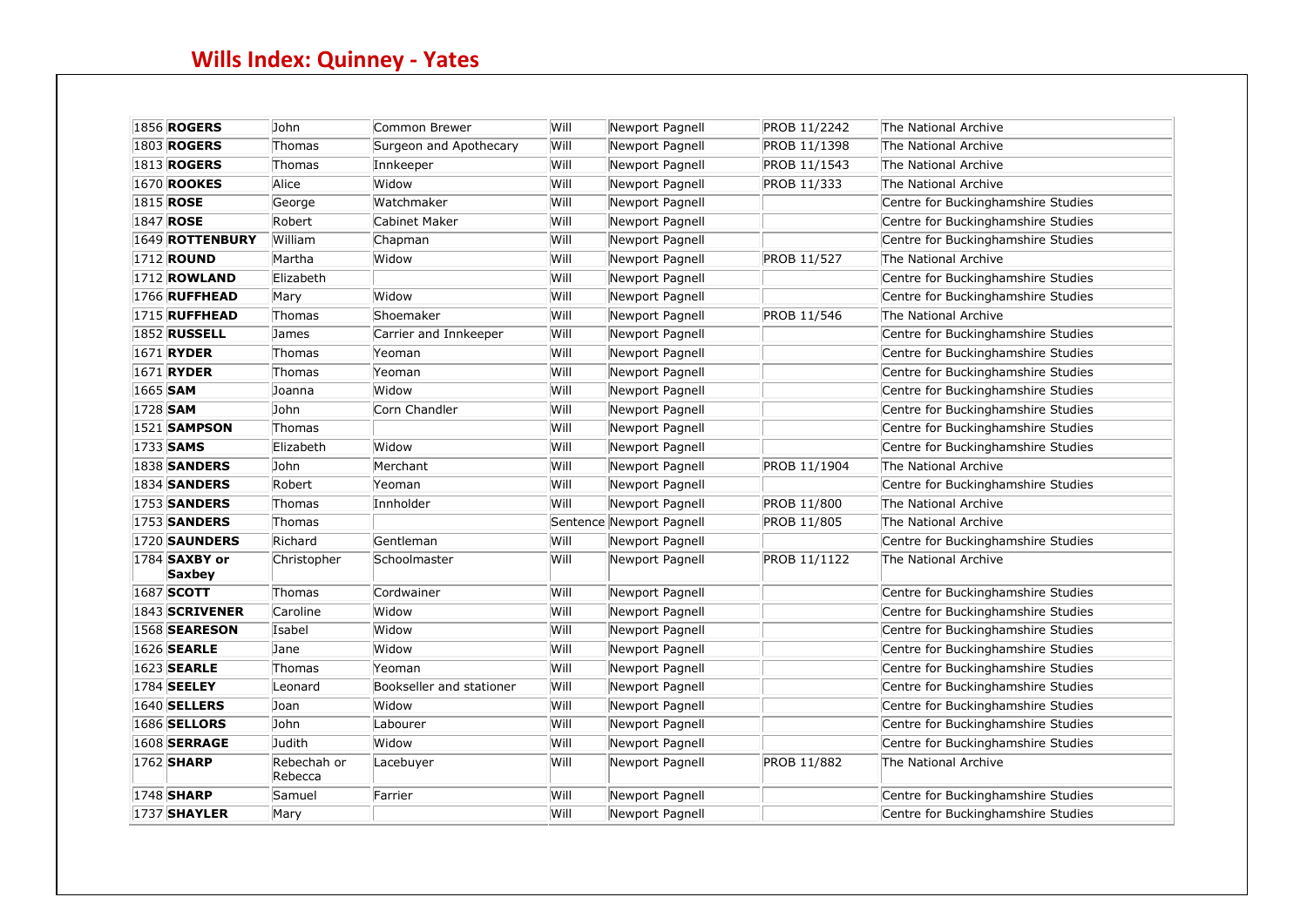| <b>1856 SHEPPARD</b>          | Richard          | Bricklayer    | Will Newport Pagnell                  |                    | Centre for Buckinghamshire Studies |
|-------------------------------|------------------|---------------|---------------------------------------|--------------------|------------------------------------|
| <b>1555 SHERWOODE</b>         | George           |               | Will Newport Pagnell                  |                    | Centre for Buckinghamshire Studies |
| <b>1634 SHORTRED</b>          | Alice            | Widow         | Will Newport Pagnell                  |                    | Centre for Buckinghamshire Studies |
| <b>1636 SHORTRED</b>          | George           | Butcher       | Will Newport Pagnell                  |                    | Centre for Buckinghamshire Studies |
| <b>1654 SHORTRED</b>          | Joane or<br>Jone | Widow         | Will Newport Pagnell                  | PROB 11/242        | The National Archive               |
| <b>1593 SHORTRED</b>          | Robert           | Yeoman        | Will Newport Pagnell                  |                    | Centre for Buckinghamshire Studies |
| <b>1690 SIBTHORPE</b>         | Henry            | Tanner        | Will Newport Pagnell                  |                    | Centre for Buckinghamshire Studies |
| $ 1690 $ SIBTHORPE            | Henry            | Tanner        | Will Newport Pagnell                  |                    | Centre for Buckinghamshire Studies |
| <b>1659 SIBTHORPE</b>         | Thomas           | Yeoman        | Will Newport Pagnell                  |                    | Centre for Buckinghamshire Studies |
| <b>1693 SIBTHORPE</b>         | William          | Maltster      | Will Newport Pagnell                  |                    | Centre for Buckinghamshire Studies |
| 1837 SIMCOX                   | George           | Carpenter     | Will Newport Pagnell                  |                    | Centre for Buckinghamshire Studies |
| 1677 SLINGSBEE or<br>Slingsby | Marke            | Gentleman     | Will Newport Pagnell                  | PROB 11/354        | The National Archive               |
| <b>1683 SLINGSBY</b>          | Susanna          | Widow         | Will Newport Pagnell                  |                    | Centre for Buckinghamshire Studies |
| 1716 SMALLBONES               | Richard          | Cooper        | Will Newport Pagnell                  |                    | Centre for Buckinghamshire Studies |
| 1688 SMALRIDGE                | Jeremiah         | Maltster      | Will Newport Pagnell                  |                    | Centre for Buckinghamshire Studies |
| 1658 SMITH                    | John             | Butcher       | Will Newport Pagnell                  | <b>PROB 11/275</b> | The National Archive               |
| 1731 <b>SMITH</b>             | John             | Gentleman     | Will Newport Pagnell                  |                    | Centre for Buckinghamshire Studies |
| 1772 <b>SMITH</b>             | John             | Laceman       | Will Newport Pagnell                  |                    | Centre for Buckinghamshire Studies |
| 1638 SMITH                    | Jonas            |               | Will Newport Pagnell                  |                    | Centre for Buckinghamshire Studies |
| 1681 SMITH                    | Mary             | Widow         | Will Newport Pagnell                  |                    | Centre for Buckinghamshire Studies |
| 1735 SMITH                    | Mary             | Widow         | Will Tickford End,<br>Newport Pagnell |                    | Centre for Buckinghamshire Studies |
| 1736 <b>SMITH</b>             | Mary             |               | Will Newport Pagnell                  | PROB 11/680        | The National Archive               |
| 1811 SMITH                    | Nathaniel        | Victualler    | Will Newport Pagnell                  | PROB 11/1524       | The National Archive               |
| 1706 SMITH                    | Richard          | Gentleman     | Will Newport Pagnell                  | PROB 11/489        | The National Archive               |
| 1741 <b>SMITH</b>             | Richard          | Felmonger     | Will Newport Pagnell                  |                    | Centre for Buckinghamshire Studies |
| 1749 SMITH                    | Richard          | Laceman       | Will Newport Pagnell                  | PROB 11/769        | The National Archive               |
| 1706 SMITH                    | Samuell          | Grocer        | Will Newport Pagnell                  | PROB 11/487        | The National Archive               |
| 1777 <b>SMITH</b>             | Sarah            | Widow         | Will Newport Pagnell                  | PROB 11/1034       | The National Archive               |
| 1773 <b>SMITH</b>             | Thomas           | Lace Merchant | Will Newport Pagnell                  | PROB 11/985        | The National Archive               |
| 1744 <b>SMITH</b>             | William          | Labourer      | Will Newport Pagnell                  |                    | Centre for Buckinghamshire Studies |
| 1745 SMITH                    | William          | Yeoman        | Will Newport Pagnell                  | PROB 11/740        | The National Archive               |
| 1767 SMITH                    | William          | Peruke maker  | <b>Will Newport Pagnell</b>           |                    | Centre for Buckinghamshire Studies |
| 1604 SMYTH                    | Thomas           |               | Will Caldecott,<br>Newport Pagnell    |                    | Centre for Buckinghamshire Studies |
| 1682 SMYTH or Smith           | William          | Gentleman     | Will Newport Pagnell                  | PROB 11/370        | The National Archive               |
| 1666 SPARROWHAWK              | Robert           | Carrier       | Will Newport Pagnell                  |                    | Centre for Buckinghamshire Studies |
| 1762 <b>SPENCER</b>           | William          | Pattern maker | Will Newport Pagnell                  |                    | Centre for Buckinghamshire Studies |
| 1664 STANCKLIFFE              | George           |               | <b>Will Newport Pagnell</b>           |                    | Centre for Buckinghamshire Studies |
| 1663 STANKLIFFE               | William          | Shoemaker     | Will Newport Pagnell                  |                    | Centre for Buckinghamshire Studies |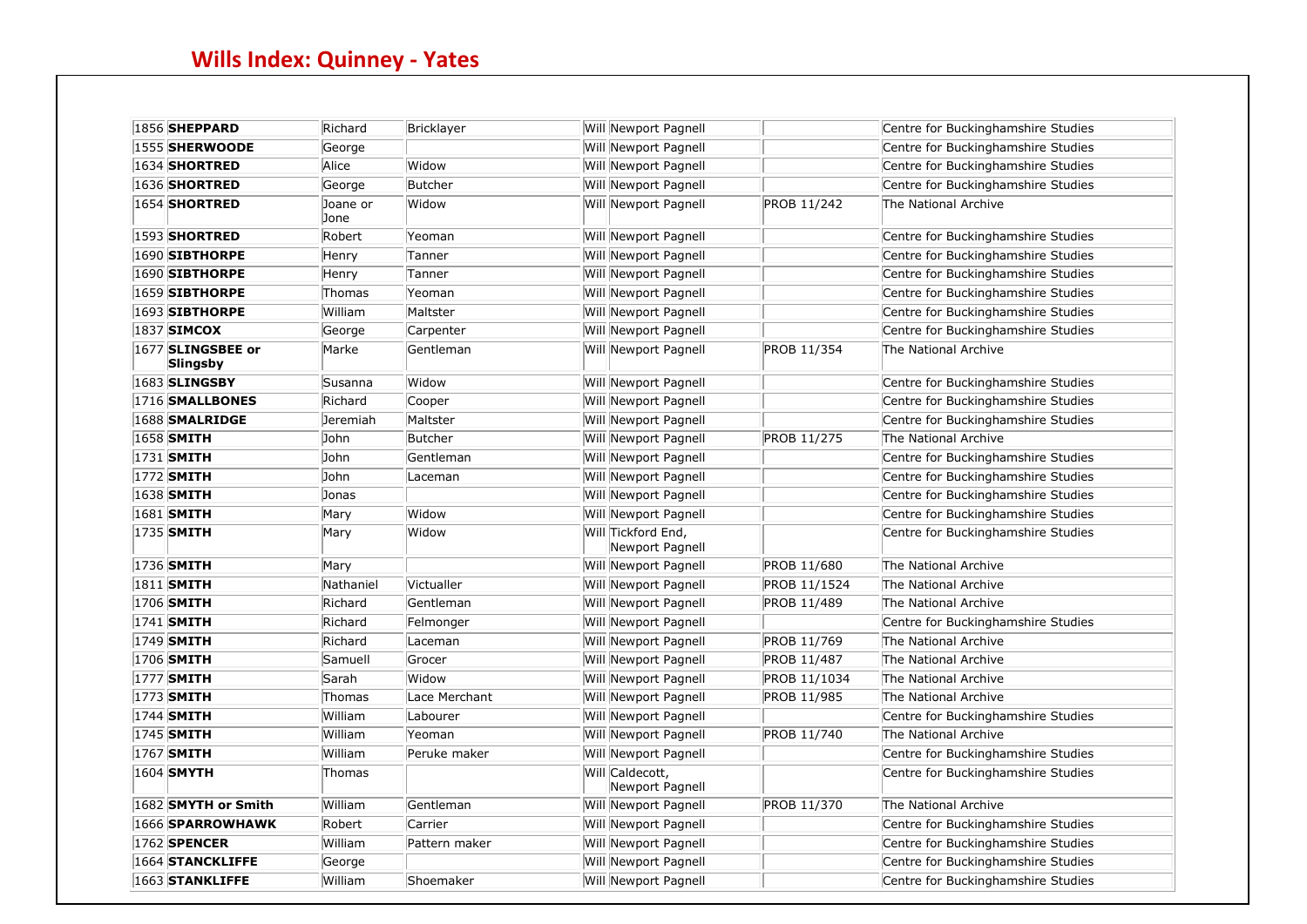|      | 1663 STANKLIFFE       | William   | Shoemaker                  |      | Will Newport Pagnell         |                   | Centre for Buckinghamshire Studies |
|------|-----------------------|-----------|----------------------------|------|------------------------------|-------------------|------------------------------------|
|      | 1658 STAPP            | John      | Gentleman                  |      | Will Newport Pagnell         | PROB 11/274       | The National Archive               |
|      | 1658 STAPP            | Mary      | Widow                      |      | Will Newport Pagnell         | PROB 11/281       | The National Archive               |
|      | 1631 STAPP            | William   | <b>Clerk</b>               |      | Will Newport Pagnell         |                   | Centre for Buckinghamshire Studies |
|      | 1623 STEELL           | William   |                            |      | Will Newport Pagnell         |                   | Centre for Buckinghamshire Studies |
|      | <b>1807 STEVENS</b>   | Mary      | Widow                      | Will | Newport Pagnell              | PROB 11/1460      | The National Archive               |
|      | 1609 STOCKYS          | Thomas    | Yeoman                     |      | Will Newport Pagnell         |                   | Centre for Buckinghamshire Studies |
|      | 1573 STOKEE           | Robert    | Gentleman                  | Will | Newport Pagnell              | <b>PROB 11/55</b> | The National Archive               |
| 1549 | <b>STOKIS</b>         | William   | Yeoman                     | Will | Tickford,<br>Newport Pagnell |                   | Centre for Buckinghamshire Studies |
|      | 1615 STONBRIDGE       | Katherine |                            |      | Will Newport Pagnell         |                   | Centre for Buckinghamshire Studies |
|      | <b>1559 STONLEY</b>   | William   | Chapman                    |      | Will Newport Pagnell         |                   | Centre for Buckinghamshire Studies |
|      | <b>1829 STRATTON</b>  | Martha    | Widow                      |      | Will Newport Pagnell         | PROB 11/1763      | The National Archive               |
|      | $1594$ STURDYE        | John      |                            | Will | Newport Pagnell              |                   | Centre for Buckinghamshire Studies |
|      | <b>1814 SULLIVAN</b>  | John      | Sadler                     |      | Will Newport Pagnell         | PROB 11/1561      | The National Archive               |
|      | 1675 SWAINE           | Edward    | Currier                    | Will | Newport Pagnell              |                   | Centre for Buckinghamshire Studies |
|      | 1676 SWAINE or Swayne | Edward    | Currier                    |      | Will Newport Pagnell         | PROB 11/352       | The National Archive               |
|      | <b>1692 SWEPSON</b>   | John      | Yeoman                     |      | Will Newport Pagnell         |                   | Centre for Buckinghamshire Studies |
|      | 1568 SWYSED           | John      | Baker                      |      | Will Newport Pagnell         |                   | Centre for Buckinghamshire Studies |
|      | <b>1550 SYBTHOP</b>   | William   |                            |      | Will Newport Pagnell         |                   | Centre for Buckinghamshire Studies |
|      | <b>1659 SYBTHORPE</b> | Thomas    | Yeoman                     |      | Will Newport Pagnell         | PROB 11/286       | The National Archive               |
|      | 1683 TABOR            | Elizabeth | Widow                      |      | Will Newport Pagnell         | PROB 11/372       | The National Archive               |
|      | 1797 <b>TAME</b>      | Joseph    | Gentleman                  |      | Will Newport Pagnell         |                   | Centre for Buckinghamshire Studies |
|      | 1775 TANDY            | Elizabeth | Milliner                   |      | Will Newport Pagnell         |                   | Centre for Buckinghamshire Studies |
|      | 1796 TANDY            | Margaret  | Spinster                   | Will | Newport Pagnell              | PROB 11/1275      | The National Archive               |
|      | 1781 <b>TANDY</b>     | Mary      | Widow                      |      | Will Newport Pagnell         | PROB 11/1084      | The National Archive               |
|      | 1770 TANDY            | Thomas    | <b>Grocer and Matmaker</b> | Will | Newport Pagnell              | PROB 11/958       | The National Archive               |
|      | 1683 TAPP             | Richard   | Gardener                   |      | Will Newport Pagnell         |                   | Centre for Buckinghamshire Studies |
|      | 1773 <b>TATHAM</b>    | John      | Sadler                     |      | Will Newport Pagnell         |                   | Centre for Buckinghamshire Studies |
|      | $1739$ TAYLER         | Elizabeth | Widow                      |      | Will Newport Pagnell         | PROB 11/696       | The National Archive               |
|      | <b>1828 TAYLOR</b>    | Mark      | Wheelwright                |      | Will Newport Pagnell         |                   | Centre for Buckinghamshire Studies |
|      | 1850 <b>TERRY</b>     | William   | Victualler                 |      | Will Newport Pagnell         |                   | Centre for Buckinghamshire Studies |
|      | <b>1727 THOMPSON</b>  | John      | Yeoman                     | Will | Newport Pagnell              |                   | Centre for Buckinghamshire Studies |
|      | 1681 THORNETON        | John      | Merchant                   |      | Will Newport Pagnell         | PROB 11/366       | The National Archive               |
|      | <b>1787 THORP</b>     | Samuel    | Lace Merchant              |      | Will Newport Pagnell         | PROB 11/1150      | The National Archive               |
|      | <b>1698 THRIFT</b>    | Thomas    | Pipemaker                  | Will | Newport Pagnell              |                   | Centre for Buckinghamshire Studies |
|      | 1847 TITE             | Cooper    | Printer and Bookseller     | Will | Newport Pagnell              |                   | Centre for Buckinghamshire Studies |
|      | 1707 TITTLE           | Thomas    |                            | Will | Newport Pagnell              |                   | Centre for Buckinghamshire Studies |
|      | 1765 <b>TODD</b>      | Elizabeth | Widow                      |      | Will Newport Pagnell         |                   | Centre for Buckinghamshire Studies |
| 1828 | <b>TODD</b>           | Elizabeth | Widow                      |      | Will Newport Pagnell         |                   | Centre for Buckinghamshire Studies |
|      | 1764 TODD             | John      | Plumber & Glazier          |      | Will Newport Pagnell         | PROB 11/897       | The National Archive               |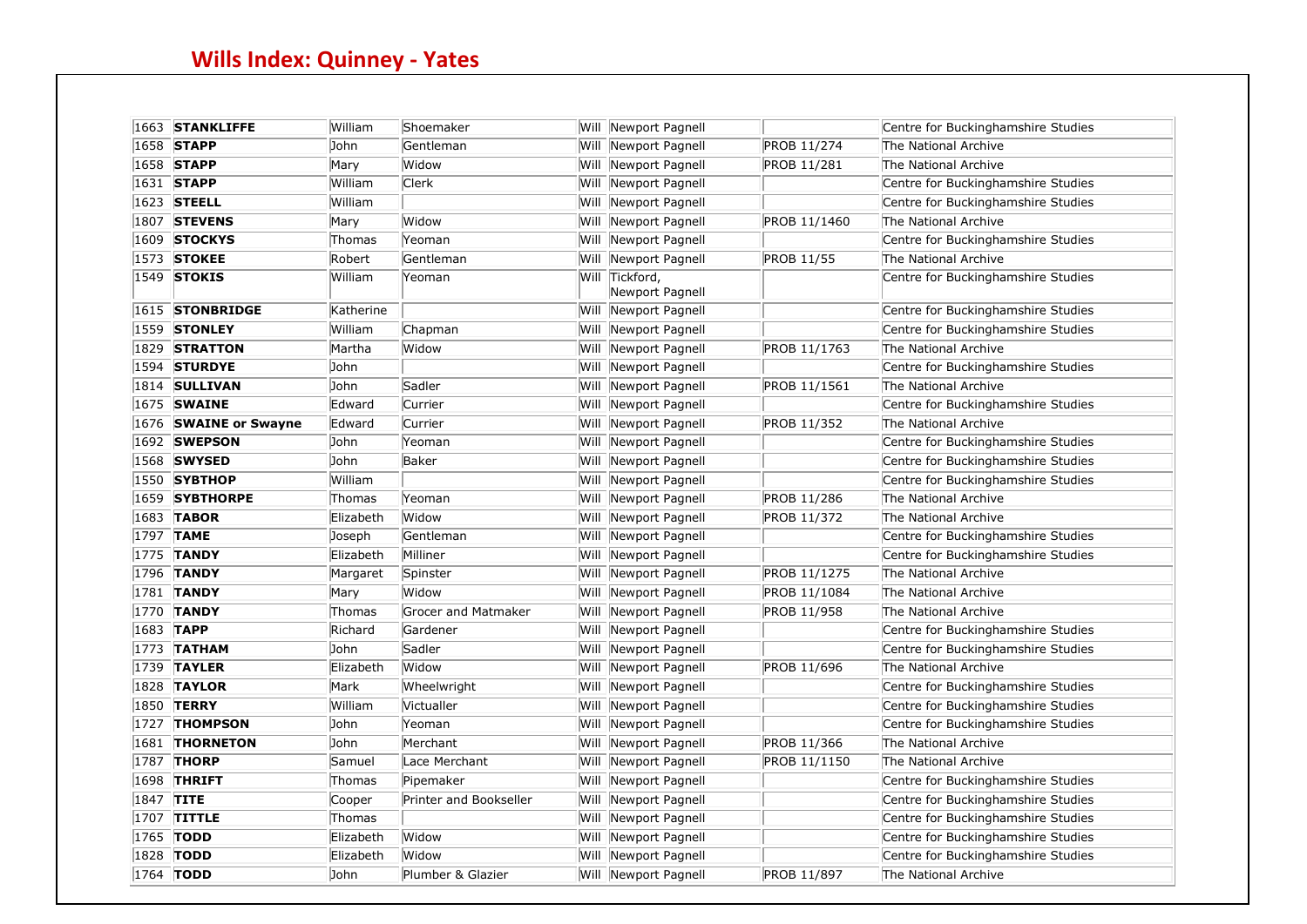| 1819 <b>TODD</b>                | John               | Peruke Maker           | Will Newport Pagnell |              | Centre for Buckinghamshire Studies |
|---------------------------------|--------------------|------------------------|----------------------|--------------|------------------------------------|
| 1525 <b>TOKY</b>                | Edmund             |                        | Will Newport Pagnell |              | Centre for Buckinghamshire Studies |
| 1742 <b>TOMBS</b>               | Richard            | Baker                  | Will Newport Pagnell |              | Centre for Buckinghamshire Studies |
| 1636 <b>TOMES</b>               | Abraham            |                        | Will Newport Pagnell |              | Centre for Buckinghamshire Studies |
| 1640 <b>TOMES</b>               | Anne               | Widow                  | Will Newport Pagnell |              | Centre for Buckinghamshire Studies |
| <b>1831 TOMKINS</b>             | John               | Plumber and Glazier    | Will Newport Pagnell |              | Centre for Buckinghamshire Studies |
| 1632 <b>TOMMES</b>              | Richard            | Carrier                | Will Newport Pagnell |              | Centre for Buckinghamshire Studies |
| <b>1658 TOMPSON</b>             | Lawrence Yeoman    |                        | Will Newport Pagnell | PROB 11/275  | The National Archive               |
| 1667 <b>TOMS</b>                | Jeffery            | Carrier                | Will Newport Pagnell |              | Centre for Buckinghamshire Studies |
| 1667 <b>TOMS</b>                | Jeffrey            | Carrier                | Will Newport Pagnell |              | Centre for Buckinghamshire Studies |
| <b>1556 TOMSON</b>              | William            |                        | Will Newport Pagnell |              | Centre for Buckinghamshire Studies |
| 1787 <b>TOOMES</b>              | Elizabeth Spinster |                        | Will Newport Pagnell | PROB 11/1157 | The National Archive               |
| 1758 <b>TOOMES</b>              | Mary               | Widow                  | Will Newport Pagnell |              | Centre for Buckinghamshire Studies |
| 1716 <b>TOOMES</b>              | Richard            | Baker                  | Will Newport Pagnell |              | Centre for Buckinghamshire Studies |
| 1605 TOWNESENDE or<br>Townesend | William            | Yeoman                 | Will Newport Pagnell | PROB 11/106  | The National Archive               |
| <b>1750 TRAVELL</b>             | Mary               | Widow                  | Will Newport Pagnell |              | Centre for Buckinghamshire Studies |
| <b>1769 TRULOVE</b>             | James              | Dairyman               | Will Newport Pagnell |              | Centre for Buckinghamshire Studies |
| 1785 TYE                        | John               | Plummer and Glazier    | Will Newport Pagnell |              | Centre for Buckinghamshire Studies |
| 1809 TYE                        | Sarah              | Widow                  | Will Newport Pagnell | PROB 11/1498 | The National Archive               |
| 1805 TYE                        | Thomas             | Plumber & Glazier      | Will Newport Pagnell | PROB 11/1435 | The National Archive               |
| <b>1540 UMFRAY</b>              | Elizabeth          |                        | Will Newport Pagnell |              | Centre for Buckinghamshire Studies |
| <b>1547 UMFRAY</b>              | John               |                        | Will Newport Pagnell |              | Centre for Buckinghamshire Studies |
| <b>1798 UNDERWOOD</b>           | William            | Gentleman              | Will Newport Pagnell | PROB 11/1302 | The National Archive               |
| 1556 <b>UPJOHN</b>              | Robert             |                        | Will Newport Pagnell |              | Centre for Buckinghamshire Studies |
| <b>1832 VAN HAGEN</b>           | Henry              |                        | Will Newport Pagnell | PROB 11/1804 | The National Archive               |
| 1795 WADSWORTH                  | Joseph             | Baker                  | Will Newport Pagnell |              | Centre for Buckinghamshire Studies |
| <b>1751 WAGSTAFF</b>            | Richard            | Victualler             | Will Newport Pagnell |              | Centre for Buckinghamshire Studies |
| $ 1721 $ WAGSTAFFE              | Henry              | Gentleman              | Will Newport Pagnell | PROB 11/582  | The National Archive               |
| <b>1815 WALKER</b>              | John               | Mason                  | Will Newport Pagnell |              | Centre for Buckinghamshire Studies |
| <b>1822 WALKER</b>              | Sarah              | Widow                  | Will Newport Pagnell | PROB 11/1655 | The National Archive               |
| <b>1735 WALLER</b>              |                    | Benjamin Gentleman     | Will Newport Pagnell |              | Centre for Buckinghamshire Studies |
| 723 <b>WALLER</b>               | John               | Gentleman              | Will Newport Pagnell | PROB 11/594  | The National Archive               |
| <b>1544 WALLEY</b>              | Thomas             |                        | Will Newport Pagnell |              | Centre for Buckinghamshire Studies |
| <b>1544 WALLIE</b>              | Thomas             |                        | Will Newport Pagnell |              | Centre for Buckinghamshire Studies |
| <b>1856 WALLIS</b>              | Thomas             | Plumber & Glazier      | Will Newport Pagnell | PROB 11/2228 | The National Archive               |
| 1854 <b>WARD</b>                | Elizabeth Widow    |                        | Will Newport Pagnell |              | Centre for Buckinghamshire Studies |
| 1785 <b>WARD</b>                | Joseph             | Blacksmith and Farrier | Will Newport Pagnell |              | Centre for Buckinghamshire Studies |
| 1832 <b>WARD</b>                | Sarah              | Wife                   | Will Newport Pagnell | PROB 11/1804 | The National Archive               |
| <b>1654 WARNER</b>              | John               | Laceman                | Will Newport Pagnell |              | Centre for Buckinghamshire Studies |
| <b>1654 WARNER</b>              | John               | Laceman                | Will Newport Pagnell | PROB 11/241  | The National Archive               |
| <b>1816 WARNER</b>              | John               | Maltster               | Will Newport Pagnell | PROB 11/1583 | The National Archive               |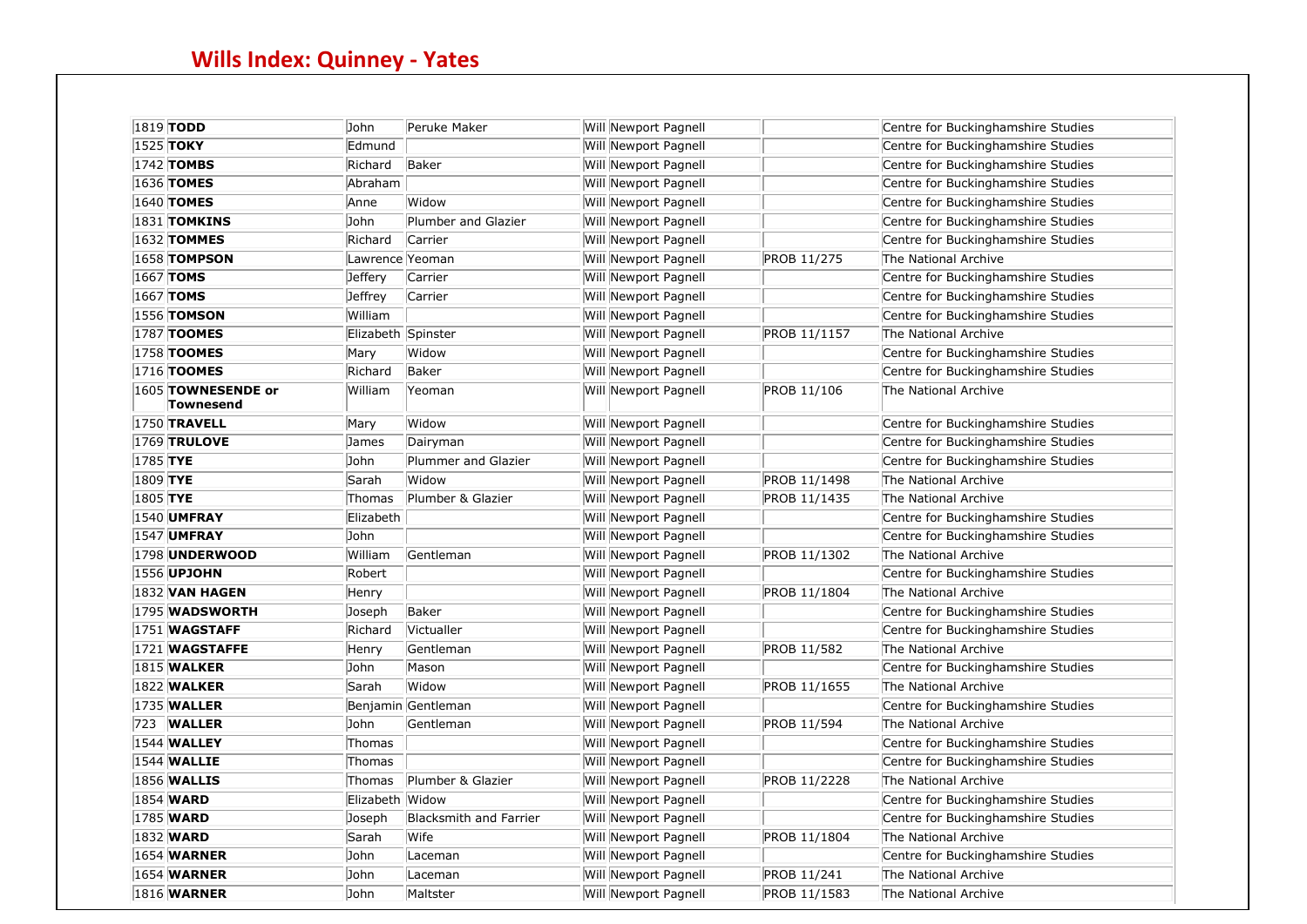| 1817 | <b>WARNER</b>  | Mary      | Widow                  | Will | Newport Pagnell                           | PROB 11/1590       | The National Archive                                       |
|------|----------------|-----------|------------------------|------|-------------------------------------------|--------------------|------------------------------------------------------------|
| 1794 | <b>WARNER</b>  | Thomas    | Miller and Grazier     | Will | Caldecote Mill,<br>Newport Pagnell        |                    | Centre for Buckinghamshire Studies                         |
| 1697 | <b>WARNOR</b>  | Ann       | Widow                  | Will | Newport Pagnell                           |                    | Centre for Buckinghamshire Studies                         |
| 1786 | <b>WARR</b>    | Francis   | Wheelwright            | Will | Newport Pagnell                           |                    | Centre for Buckinghamshire Studies                         |
| 1687 | <b>WARR</b>    | Thomas    | Ironmonger             | Will | Newport Pagnell                           |                    | Centre for Buckinghamshire Studies                         |
| 1783 | <b>WARR</b>    | Thomas    | Innkeeper              | Will | Newport Pagnell                           |                    | Centre for Buckinghamshire Studies                         |
| 1694 | <b>WARREN</b>  | Ann       | Widow                  | Will | Newport Pagnell                           |                    | Centre for Buckinghamshire Studies                         |
| 1519 | <b>WARREN</b>  | John      |                        | Will | Newport Pagnell                           |                    | Centre for Buckinghamshire Studies                         |
| 1689 | <b>WARREN</b>  | Thomas    | Lacebuyer              | Will | Newport Pagnell                           |                    | Centre for Buckinghamshire Studies                         |
| 1818 | <b>WATKIN</b>  | Elizabeth |                        | Will | Newport Pagnell                           | PROB 11/1604       | The National Archive                                       |
| 1692 | <b>WATKINS</b> | George    |                        | Will | Northend,                                 |                    | Centre for Buckinghamshire Studies                         |
| 1788 | <b>WATSON</b>  | Robert    | Reverend, Vicar, Clerk | Will | Newport Pagnell                           | PROB 11/1163       | The National Archive                                       |
| 1679 | <b>WATTERS</b> | Elizabeth | Widow                  | Will | Newport Pagnell<br>Newport Pagnell        |                    | Centre for Buckinghamshire Studies                         |
| 1676 | <b>WATTERS</b> | John      | Cordwainer             | Will | Newport Pagnell                           |                    | Centre for Buckinghamshire Studies                         |
| 1674 | <b>WEBB</b>    | Ann       | Gentlewoman            | Will | Newport Pagnell                           |                    |                                                            |
| 1752 | <b>WEBB</b>    | Gamaliel  | Gentleman              | Will | Newport Pagnell                           | PROB 11/796        | Centre for Buckinghamshire Studies<br>The National Archive |
| 1728 | <b>WEBB</b>    | John      | Gentleman              | Will | Newport Pagnell                           |                    | The National Archive                                       |
| 1847 |                |           |                        |      |                                           | PROB 11/624        |                                                            |
|      | <b>WEBSTER</b> | Henriette | Widow                  | Will | Queen Ann's Hospital,<br>Newport Pagnell  |                    | Centre for Buckinghamshire Studies                         |
| 1844 | <b>WEBSTER</b> | Samuel    | Cooper                 | Will | Newport Pagnell                           |                    | Centre for Buckinghamshire Studies                         |
| 1763 | <b>WEST</b>    | James     | Victualler             | Will | Newport Pagnell                           |                    | Centre for Buckinghamshire Studies                         |
| 1673 | <b>WESTLY</b>  | Thomas    | Labourer               | Will | Newport Pagnell<br>(formerly of Hanslope) |                    | Centre for Buckinghamshire Studies                         |
| 1711 | <b>WESTLY</b>  | Thomas    | Yeoman                 | Will | Tickford Park,<br>Newport Pagnell         |                    | Centre for Buckinghamshire Studies                         |
| 1559 | <b>WHITE</b>   | Anne      |                        | Will | Newport Pagnell                           |                    | Centre for Buckinghamshire Studies                         |
| 1648 | <b>WHITE</b>   | Cornelius | Gentleman              | Will | Newport Pagnell                           |                    | Centre for Buckinghamshire Studies                         |
| 1804 | <b>WHITE</b>   | Cornelius | Fellmonger             | Will | Newport Pagnell                           |                    | Centre for Buckinghamshire Studies                         |
| 1830 | <b>WHITE</b>   | Elizabeth | Widow                  | Will | Newport Pagnell                           |                    | Centre for Buckinghamshire Studies                         |
| 1687 | <b>WHITE</b>   | Elizabeth | Widow                  | Will | Newport Pagnell                           | PROB 11/387        | The National Archive                                       |
| 1647 | <b>WHITE</b>   | George    | Gentleman              | Will | Newport Pagnell                           | <b>PROB 11/20</b>  | The National Archive                                       |
| 1611 | <b>WHITE</b>   | John      | Innholder              | Will | Newport Pagnell                           | <b>PROB 11/118</b> | The National Archive                                       |
| 1613 | <b>WHITE</b>   | Margaret  | Widow                  | Will | Newport Pagnell                           |                    | Centre for Buckinghamshire Studies                         |
| 1644 | <b>WHITE</b>   | Mary      | Widow                  | Will | Newport Pagnell                           | PROB 11/192        | The National Archive                                       |
| 1808 | <b>WHITE</b>   | Richard   | Plumber & Glazier      | Will | Newport Pagnell                           | PROB 11/1486       | The National Archive                                       |
| 1661 | <b>WHITE</b>   | Susan     | Widow                  | Will | Newport Pagnell                           |                    | Centre for Buckinghamshire Studies                         |
| 1638 | <b>WHITE</b>   | Thomas    | Gentleman              | Will | Newport Pagnell                           |                    | Centre for Buckinghamshire Studies                         |
| 1667 | <b>WHITE</b>   | Thomas    | Baker                  | Will | Newport Pagnell                           |                    | Centre for Buckinghamshire Studies                         |
| 1670 | <b>WHITE</b>   | Thomas    |                        | Will | Caldecote,<br>Newport Pagnell             |                    | Centre for Buckinghamshire Studies                         |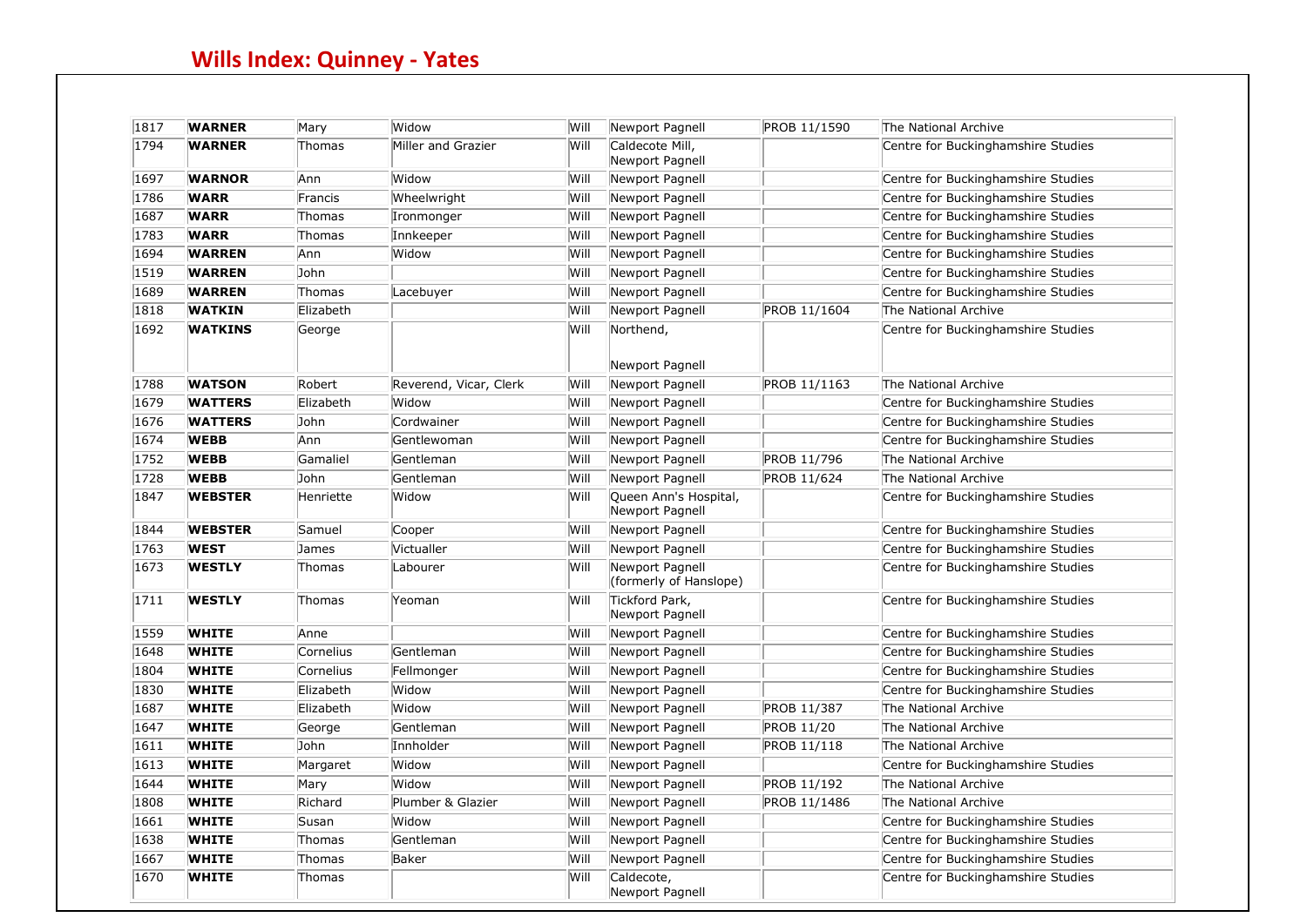| 1680 | <b>WHITE</b>      | Thomas     | Gentleman           | Will  | Caldecott,<br>Newport Pagnell |                   | Centre for Buckinghamshire Studies |
|------|-------------------|------------|---------------------|-------|-------------------------------|-------------------|------------------------------------|
| 1558 | <b>WHITE</b>      | William    | Gentleman           | Will  | Newport Pagnell               | <b>PROB 11/41</b> | The National Archive               |
| 1692 | <b>WHITE</b>      | William    | Gent                | Will  | Caldecott,<br>Newport Pagnell |                   | Centre for Buckinghamshire Studies |
| 1726 | <b>WHITE</b>      | William    | Victualler          | Will  | Newport Pagnell               |                   | Centre for Buckinghamshire Studies |
| 1839 | <b>WHITMAY</b>    | Elizabeth  |                     | Will  | Newport Pagnell               |                   | Centre for Buckinghamshire Studies |
| 1828 | <b>WHYTE</b>      | Anna Maria | Spinster            | Will  | Newport Pagnell               | PROB 11/1742      | The National Archive               |
| 1663 | <b>WILCOX</b>     | Leonard    |                     | Will  | Newport Pagnell               |                   | Centre for Buckinghamshire Studies |
| 1835 | <b>WILFORD</b>    | Charles    | Plumber and Grazier | Will  | Newport Pagnell               |                   | Centre for Buckinghamshire Studies |
| 1690 | <b>WILKESSON</b>  | John       | Lace Buyer          | Will  | Newport Pagnell               | PROB 11/398       | The National Archive               |
| 1769 | <b>WILKINSON</b>  | Charles    | Wine Merchant       | Will  | Newport Pagnell               | PROB 11/952       | The National Archive               |
| 1729 | <b>WILKINSON</b>  | Thomas     | Yeoman              | Will  | Newport Pagnell               |                   | Centre for Buckinghamshire Studies |
| 1754 | <b>WILKINSON</b>  | Thomas     | Yeoman              | Will  | Newport Pagnell               |                   | Centre for Buckinghamshire Studies |
| 1780 | <b>WILKINSON</b>  | Thomas     | Yeoman              | Will  | Newport Pagnell               | PROB 11/1067      | The National Archive               |
| 1722 | <b>WILKINSON</b>  | William    | Felmonger           | Will  | Newport Pagnell               |                   | Centre for Buckinghamshire Studies |
| 1703 | <b>WILKISSON</b>  | Elizabeth  | Widow               | Will  | Newport Pagnell               |                   | Centre for Buckinghamshire Studies |
| 1829 | <b>WILLIAMS</b>   | Ann        | Widow               | Will  | Newport Pagnell               |                   | Centre for Buckinghamshire Studies |
| 1727 | <b>WILLIAMSON</b> | Elizabeth  | Spinster            | Will  | Newport Pagnell               |                   | Centre for Buckinghamshire Studies |
| 1706 | <b>WILLIAMSON</b> | John       | Carrier             | Will  | Newport Pagnell               |                   | Centre for Buckinghamshire Studies |
| 1706 | <b>WILLIAMSON</b> | Samuel     |                     | lWill | Newport Pagnell               |                   | Centre for Buckinghamshire Studies |
| 1742 | <b>WILLS</b>      | Robert     | Tanner              | Will  | Newport Pagnell               |                   | Centre for Buckinghamshire Studies |
| 1763 | <b>WILLS</b>      | Sarah      | Widow               | Will  | Newport Pagnell               |                   | Centre for Buckinghamshire Studies |
| 1769 | <b>WILLS</b>      | William    | Tanner              | Will  | Newport Pagnell               |                   | Centre for Buckinghamshire Studies |
| 1831 | <b>WILLSON</b>    | Elizabeth  | Spinster            | Will  | Newport Pagnell               |                   | Centre for Buckinghamshire Studies |
| 1742 | <b>WILLSON</b>    | John       | Butcher             | lWill | Newport Pagnell               |                   | Centre for Buckinghamshire Studies |
| 1782 | <b>WILMIN</b>     | Samuel     | Victualler          | Will  | Newport Pagnell               |                   | Centre for Buckinghamshire Studies |
| 1816 | <b>WILSON</b>     | Ann        | Spinster            | Will  | Newport Pagnell               |                   | Centre for Buckinghamshire Studies |
| 1793 | <b>WILSON</b>     | John       | Butcher             | Will  | Newport Pagnell               | PROB 11/1239      | The National Archive               |
| 1826 | <b>WILSON</b>     | John       | Baker               | Will  | Newport Pagnell               |                   | Centre for Buckinghamshire Studies |
| 1695 | <b>WITHERS</b>    | Godfrey    | Gentleman           | Will  | Newport Pagnell               |                   | Centre for Buckinghamshire Studies |
| 1609 | <b>WITHERS</b>    | Thomas     |                     | Will  | Newport Pagnell               |                   | Centre for Buckinghamshire Studies |
| 1714 | <b>WITHERS</b>    | Thomas     | Gentleman           | Will  | Newport Pagnell               |                   | Centre for Buckinghamshire Studies |
| 1611 | <b>WITHERS</b>    | Wythers    | Yeoman              | Will  | Newport Pagnell               |                   | Centre for Buckinghamshire Studies |